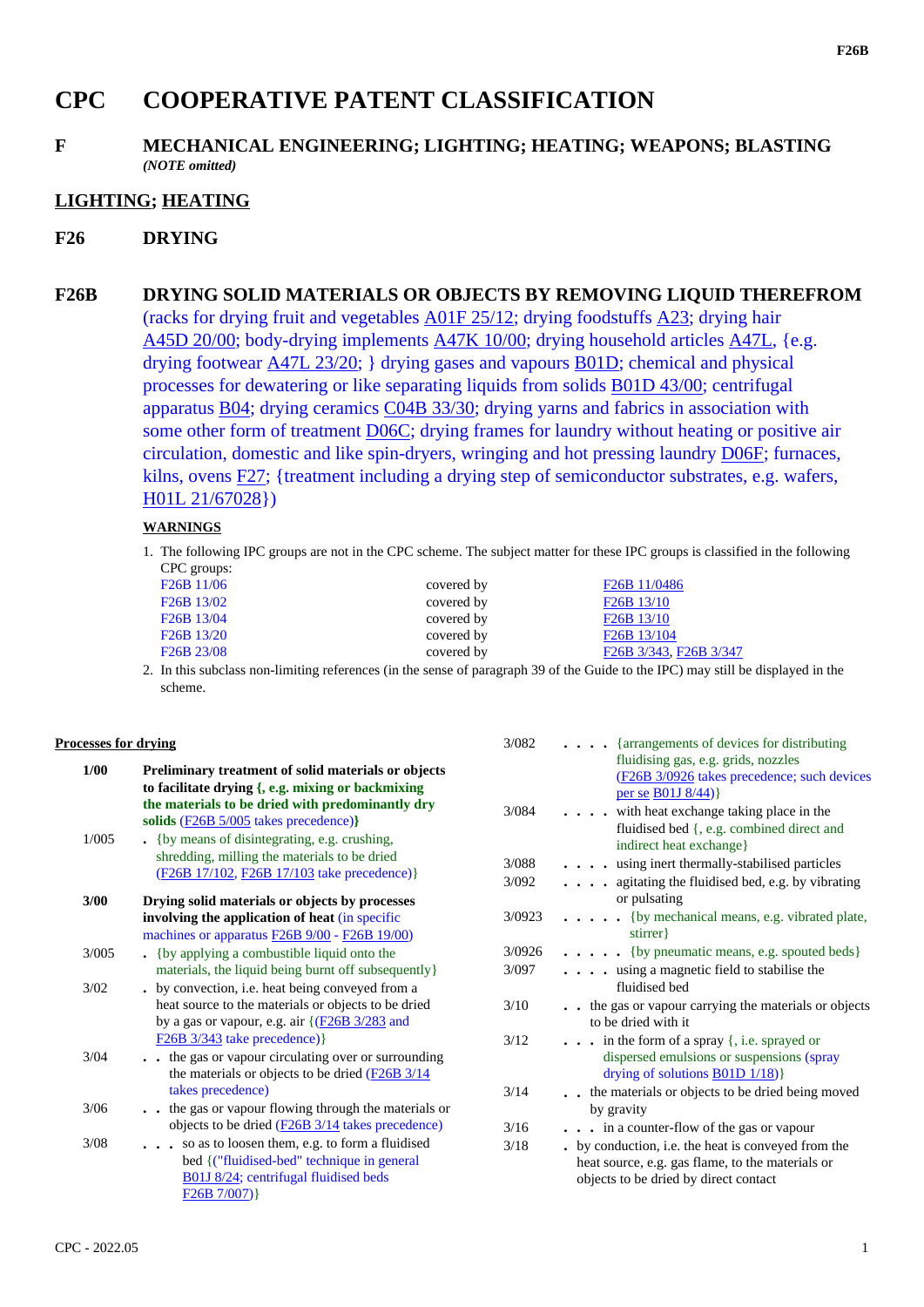| 3/20  | $\bullet$ the heat source being a heated surface $\{, e.g. \}$<br>a moving belt or conveyor } (F26B 3/22 takes<br>precedence)                                                                                                                                                                                                     |
|-------|-----------------------------------------------------------------------------------------------------------------------------------------------------------------------------------------------------------------------------------------------------------------------------------------------------------------------------------|
| 3/205 | {the materials to be dried covering or being<br>mixed with heated inert particles which may be<br>recycled }                                                                                                                                                                                                                      |
| 3/22  | . the heat source and the materials or objects to be<br>dried being in relative motion, e.g. of vibration                                                                                                                                                                                                                         |
| 3/225 | {the materials or objects to be dried being<br>$\ddot{\phantom{a}}$<br>immersed in a fluidised bed of heated particles<br>(for webs $F26B$ 13/106)}                                                                                                                                                                               |
| 3/24  | . . the movement being rotation                                                                                                                                                                                                                                                                                                   |
| 3/26  | the movement being performed by gravity<br>$\bullet$ . $\bullet$                                                                                                                                                                                                                                                                  |
| 3/28  | by radiation, e.g. from the sun                                                                                                                                                                                                                                                                                                   |
| 3/283 | - {in combination with convection}                                                                                                                                                                                                                                                                                                |
| 3/286 | {by solar radiation}<br>$\sim$ $\sim$                                                                                                                                                                                                                                                                                             |
| 3/30  | . from infra-red-emitting elements { (by radiation<br>emanating from passages containing heated fluids<br>other than combustion gases $F26B 23/10$ }                                                                                                                                                                              |
| 3/305 | {the infra-red radiation being generated by<br>$\ddot{\phantom{a}}$<br>combustion or combustion gases}                                                                                                                                                                                                                            |
| 3/32  | by development of heat within the materials or<br>objects to be dried {, e.g. by fermentation or other<br>microbiological action}                                                                                                                                                                                                 |
| 3/34  | • by using electrical effects                                                                                                                                                                                                                                                                                                     |
| 3/343 | . {in combination with convection}                                                                                                                                                                                                                                                                                                |
| 3/347 | . Electromagnetic heating, e.g. induction heating<br>or heating using microwave energy                                                                                                                                                                                                                                            |
| 3/353 | Resistance heating $\{$ , e.g. using the materials or<br>$\ddot{\phantom{0}}$<br>objects to be dried as an electrical resistance}                                                                                                                                                                                                 |
| 3/36  | by using mechanical effects, e.g. by friction (by                                                                                                                                                                                                                                                                                 |
|       | using ultrasonic vibrations <b>F26B 5/02</b> )                                                                                                                                                                                                                                                                                    |
| 5/00  | Drying solid materials or objects by processes not<br>involving the application of heat (separating liquids<br>from solids by straining <b>B01D</b> ; replacing liquids<br>in wet solids by other liquids, e.g. water by spirit,                                                                                                  |
| 5/005 | B01D 12/00; drying by electrophoresis B01J)<br>{by dipping them into or mixing them with a<br>chemical liquid, e.g. organic; chemical, e.g. organic,<br>dewatering aids (F26B 3/005 takes precedence;                                                                                                                             |
| 5/02  | using chemical vapours or gases <b>F26B 21/14</b> )}<br>by using ultrasonic vibrations { (using sonic energy                                                                                                                                                                                                                      |
| 5/04  | generated by pulse jet combustion <b>F26B 23/026</b> )}<br>by evaporation or sublimation of moisture under<br>reduced pressure, e.g. in a vacuum {(F26B 11/049)<br>and $F26B$ 17/128 take precedence) }                                                                                                                           |
|       | <b>NOTE</b>                                                                                                                                                                                                                                                                                                                       |
|       | In subgroups $\underline{F26B}$ 5/04 and $\underline{F26B}$ 5/06, the<br>term "not including the application of heat" is<br>disregarded for classification purposes. When<br>drying with the use of vacuum, frequently heat is<br>applied to compensate for the cooling effect or to<br>promote sublimation from the frozen state |
| 5/041 | {for drying flowable materials, e.g. suspensions,<br>bulk goods, in a continuous operation, e.g. with<br>locks or other air tight arrangements for charging/<br>discharging }                                                                                                                                                     |

e.g. with locks or other air tight arrangements for

charging/discharging}

|              | enclosure having a plurality of shelves which may                                                                                                                                                              |
|--------------|----------------------------------------------------------------------------------------------------------------------------------------------------------------------------------------------------------------|
| 5/045        | be heated $(F26B 5/045$ takes precedence)}                                                                                                                                                                     |
|              | . { for drying thin, flat articles in a batch operation,<br>e.g. leather, rugs, gels}                                                                                                                          |
| 5/047        | • {for continuous drying of material in long length,                                                                                                                                                           |
|              | e.g. webs }                                                                                                                                                                                                    |
| 5/048        | • {in combination with heat developed by electro-                                                                                                                                                              |
|              | magnetic means, e.g. microwave energy}                                                                                                                                                                         |
| $5/06$       | . . the process involving freezing                                                                                                                                                                             |
| 5/065        | {the product to be freeze-dried being sprayed,                                                                                                                                                                 |
|              | dispersed or pulverised}                                                                                                                                                                                       |
| 5/08         | . by centrifugal treatment                                                                                                                                                                                     |
| 5/10         | . the process involving freezing                                                                                                                                                                               |
| 5/12<br>5/14 | . by suction<br>. by applying pressure, e.g. wringing; by brushing; by                                                                                                                                         |
|              | wiping                                                                                                                                                                                                         |
| 5/16         | . by contact with sorbent bodies, e.g. absorbent<br>mould; by admixture with sorbent materials                                                                                                                 |
| 7/00         | Drying solid materials or objects by processes<br>using a combination of processes not covered by<br>a single one of groups <b>F26B 3/00</b> and <b>F26B 5/00</b><br>{(F26B 1/005, F26B 5/04, F26B 23/026 take |
|              | precedence) }                                                                                                                                                                                                  |
| 7/002        | {using an electric field and heat}                                                                                                                                                                             |
| 7/005        | . {using admixture with sorbent materials and heat,                                                                                                                                                            |
|              | e.g. generated by the mixture}                                                                                                                                                                                 |
| 7/007        | . {centrifugal fluidised beds}                                                                                                                                                                                 |
|              | <b>Machines or apparatus for drying</b>                                                                                                                                                                        |
| 9/00         | Machines or apparatus for drying solid materials                                                                                                                                                               |
|              | or objects at rest or with only local agitation;                                                                                                                                                               |
|              | <b>Domestic airing cupboards {(domestic laundry</b>                                                                                                                                                            |
|              | drying cabinets or chambers having heating or<br>ventilating means <b>D06F 58/10</b> )}                                                                                                                        |
| 9/003        | {Small self-contained devices, e.g. portable}                                                                                                                                                                  |
| 9/006        | • {Removable covering devices, e.g. pliable or                                                                                                                                                                 |
|              | flexible}                                                                                                                                                                                                      |
| 9/02         | $\bullet$ in buildings (special types of buildings $\underline{E04H}$ )                                                                                                                                        |
| 9/04         | in presses or clamping devices                                                                                                                                                                                 |
| 9/06         | in stationary drums or chambers                                                                                                                                                                                |
| 9/063        | {for drying granular material in bulk, e.g. grain                                                                                                                                                              |
|              | bins or silos with false floor (shallow layer<br>rotary sweep drying bins <b>F26B</b> 9/10; perforated<br>wall silos with drying air channels in the stack<br>$F26B\ 9/103)$                                   |
| 9/066        | {the products to be dried being disposed on one                                                                                                                                                                |
|              | or more containers, which may have at least<br>partly gas-previous walls, e.g. trays or shelves<br>in a stack (F26B 9/003 takes precedence; in<br>combination with duct systems <b>F26B 21/00</b> )}           |
| 9/08         | including agitating devices {, e.g. pneumatic<br>recirculation arrangements (unloading devices                                                                                                                 |
|              | F26B 25/002; spouted beds F26B 3/0926)}                                                                                                                                                                        |
| 9/082        | {mechanically agitating or recirculating the<br>material being dried}                                                                                                                                          |
| 9/085        | {moving the material in a substantially                                                                                                                                                                        |
|              | vertical sense using conveyors or agitators,                                                                                                                                                                   |
|              | e.g. screws or augers with vertical axis,                                                                                                                                                                      |
|              | which are positioned inside the drying                                                                                                                                                                         |
|              | enclosure}                                                                                                                                                                                                     |
| 9/087        | {the recirculation path being positioned<br>outside the drying enclosure}                                                                                                                                      |
|              |                                                                                                                                                                                                                |

5/044 **. .** {for drying materials in a batch operation in an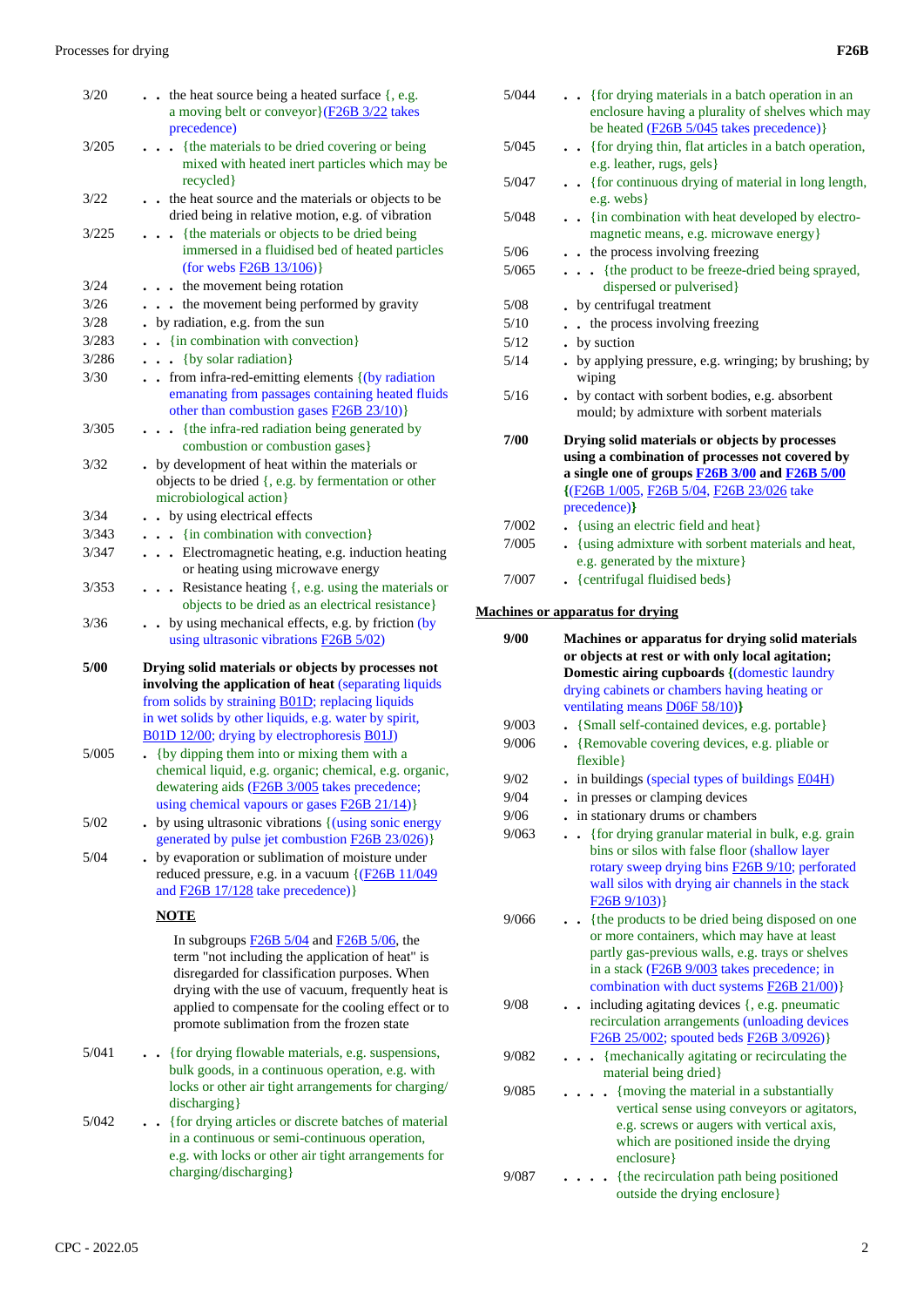| 9/10    | . in the open air; in pans or tables in rooms; Drying<br>stacks of loose material {on floors which may be<br>covered, e.g. by a roof (ventilating means of stacks             |
|---------|-------------------------------------------------------------------------------------------------------------------------------------------------------------------------------|
|         | for agricultural produce A01F 25/08)}                                                                                                                                         |
| 9/103   | {using fixed or removable drying air channels                                                                                                                                 |
|         | placed in the stack, e.g. horizontally or vertically}                                                                                                                         |
| 9/106   | {the channels to be inserted into the stack, e.g.                                                                                                                             |
|         | after its formation}                                                                                                                                                          |
| 11/00   | Machines or apparatus for drying solid materials                                                                                                                              |
| 11/02   | or objects with movement which is non-progressive<br>in moving drums or other mainly-closed receptacles                                                                       |
|         | (F26B 11/18 takes precedence)                                                                                                                                                 |
| 11/022  | {Arrangements of drives, bearings, supports}                                                                                                                                  |
| 11/024  | . . {Arrangements for gas-sealing the drum}                                                                                                                                   |
| 11/026  | • • {Arrangements for charging or discharging<br>the materials to be dried, e.g. discharging by<br>reversing drum rotation, using spiral-type inserts}                        |
| 11/028  | • {Arrangements for the supply or exhaust of                                                                                                                                  |
|         | gaseous drying medium for direct heat transfer,<br>e.g. perforated tubes, annular passages, burner<br>arrangements, dust separation, combined direct<br>and indirect heating} |
| 11/04   | rotating about a horizontal or slightly-inclined                                                                                                                              |
|         | axis {(F26B 11/022, F26B 11/024, F26B 11/026,<br>$F26B$ 11/028 take precedence)}                                                                                              |
| 11/0404 | {with internal subdivision of the drum, e.g.                                                                                                                                  |
|         | for subdividing or recycling the material                                                                                                                                     |
|         | to be dried (spiral-type or other inserts for                                                                                                                                 |
|         | discharging purposes <b>F26B 11/026</b> )}                                                                                                                                    |
| 11/0409 | {the subdivision consisting of a plurality<br>of substantially radially oriented internal                                                                                     |
|         | walls, e.g. forming multiple sector-shaped                                                                                                                                    |
|         | chambers }                                                                                                                                                                    |
| 11/0413 | {the subdivision consisting of concentric                                                                                                                                     |
|         | walls, e.g. multi-pass or recirculation<br>systems; the subdivision consisting of                                                                                             |
|         | spiral-shaped walls (tubular or annular                                                                                                                                       |
|         | passages for supply or exhaust of drying gas                                                                                                                                  |
|         | F26B11/028)                                                                                                                                                                   |
| 11/0418 | {the subdivision consisting of a plurality<br>of parallel tubes, e.g. through which the<br>material to be dried is conveyed in single                                         |
|         | or multi-pass fashion (sector-shaped tubes                                                                                                                                    |
|         | F26B11/0409)                                                                                                                                                                  |
| 11/0422 | {the tubes having internal members}                                                                                                                                           |
| 11/0427 | {Constructional details, e.g. arrangements<br>$\ddot{\phantom{0}}$                                                                                                            |
|         | of drives, supports, bearings, gas-sealing,<br>heating medium supply or exhaust}                                                                                              |
| 11/0431 | {Arrangements for feeding or discharging                                                                                                                                      |
|         | materials to be dried}                                                                                                                                                        |
| 11/0436 | {comprising multiple stages, e.g. multiple                                                                                                                                    |
|         | rotating drums subsequently receiving the                                                                                                                                     |
|         | material to be dried; Provisions for heat                                                                                                                                     |
|         | recuperation }                                                                                                                                                                |
| 11/044  | {the drum or receptacle having a variable<br>outer or inner diameter in axial direction,                                                                                      |
|         | e.g. trunconical; the drum or receptacle                                                                                                                                      |
|         | having a polygonal or non-cylindrical                                                                                                                                         |
|         | shape (F26B 11/0436, F26B 11/049 take                                                                                                                                         |
|         | precedence) }                                                                                                                                                                 |
| 11/0445 | {having conductive heating arrangements, e.g.                                                                                                                                 |
|         | heated drum wall}                                                                                                                                                             |

| 11/045  | • {using heated internal elements, e.g. which                                                                                                             |
|---------|-----------------------------------------------------------------------------------------------------------------------------------------------------------|
|         | move through or convey the materials                                                                                                                      |
|         | to be dried (loose bodies, e.g. balls<br>F26B11/0472)                                                                                                     |
| 11/0454 | {the elements being discs}<br>$\ddot{\phantom{a}}$                                                                                                        |
| 11/0459 | {the elements being chains}<br>$\ddot{\phantom{0}}$                                                                                                       |
| 11/0463 | . {having internal elements, e.g. which are                                                                                                               |
|         | being moved or rotated by means other                                                                                                                     |
|         | than the rotating drum wall (F26B 11/0404,<br>$F26B$ 11/0445 take precedence)}                                                                            |
| 11/0468 | {for disintegrating, crushing, or for being<br>$\ddot{\phantom{0}}$<br>mixed with the materials to be dried}                                              |
| 11/0472 | {the elements being loose bodies or                                                                                                                       |
|         | materials, e.g. balls, which may have a<br>sorbent effect (chains fixed to the drum<br>F26B11/0459)                                                       |
| 11/0477 | {for mixing, stirring or conveying the                                                                                                                    |
|         | materials to be dried, e.g. mounted to the<br>wall, rotating with the drum}                                                                               |
| 11/0481 | {the elements having a screw- or auger-                                                                                                                   |
|         | like shape, or form screw- or auger-like<br>channels }                                                                                                    |
| 11/0486 | {the elements being held stationary, e.g.<br>internal scraper blades}                                                                                     |
| 11/049  | {with provisions for working under increased<br>$\ddot{\phantom{0}}$                                                                                      |
|         | or reduced pressure, with or without heating}                                                                                                             |
| 11/0495 | {with provisions for drying by electro-magnetic<br>$\ddot{\phantom{0}}$<br>means, e.g. radiation, microwaves (burner<br>arrangements <b>F26B</b> 11/028)} |
| 11/08   | . . rotating about a vertical or steeply-inclined axis                                                                                                    |
| 11/10   | . with stirring devices which are held stationary                                                                                                         |
| 11/12   | . in stationary drums or other mainly-closed                                                                                                              |
|         | receptacles with moving stirring devices<br>(F26B 11/22 takes precedence)                                                                                 |
| 11/14   | the stirring device moving in a horizontal or<br>$\ddot{\phantom{0}}$                                                                                     |
| 11/16   | slightly-inclined plane<br>. . the stirring device moving in a vertical or steeply-                                                                       |
|         | inclined plane                                                                                                                                            |
| 11/18   | . on or in moving dishes, trays, pans, or other mainly-<br>open receptacles                                                                               |
| 11/181  | • {the receptacle being a foraminous, perforated                                                                                                          |
|         | or open-structured drum or drum-like container,                                                                                                           |
|         | e.g. rotating around a substantially horizontal                                                                                                           |
|         | or vertical axis; the receptacle being multiple                                                                                                           |
|         | perforated drums, e.g. in superimposed<br>arrangement}                                                                                                    |
| 11/182  | {Arrangements for the supply or exhaust of                                                                                                                |
|         | gaseous drying medium, e.g. perforated tubes<br>$(F26B 11/185$ takes precedence)}                                                                         |
| 11/184  | {provided with internal means for mixing,                                                                                                                 |
|         | stirring or conveying the materials to be dried<br>(F26B 11/182, F26B 11/185 take precedence)}                                                            |
| 11/185  | {the drum provided with internal subdivisions<br>or multiple walls}                                                                                       |
| 11/187  | {the subdivisions consisting of sector-shaped<br>$\ddot{\phantom{0}}$                                                                                     |
| 11/188  | perforated chambers}<br>{the subdivisions consisting of concentric                                                                                        |
|         | perforated walls, or spiral-shaped walls}                                                                                                                 |
| 11/20   | with stirring devices which are held stationary                                                                                                           |
| 11/22   | on or in stationary dishes, trays, pans, or other                                                                                                         |
|         | mainly-open receptacles, with moving stirring                                                                                                             |
|         | devices                                                                                                                                                   |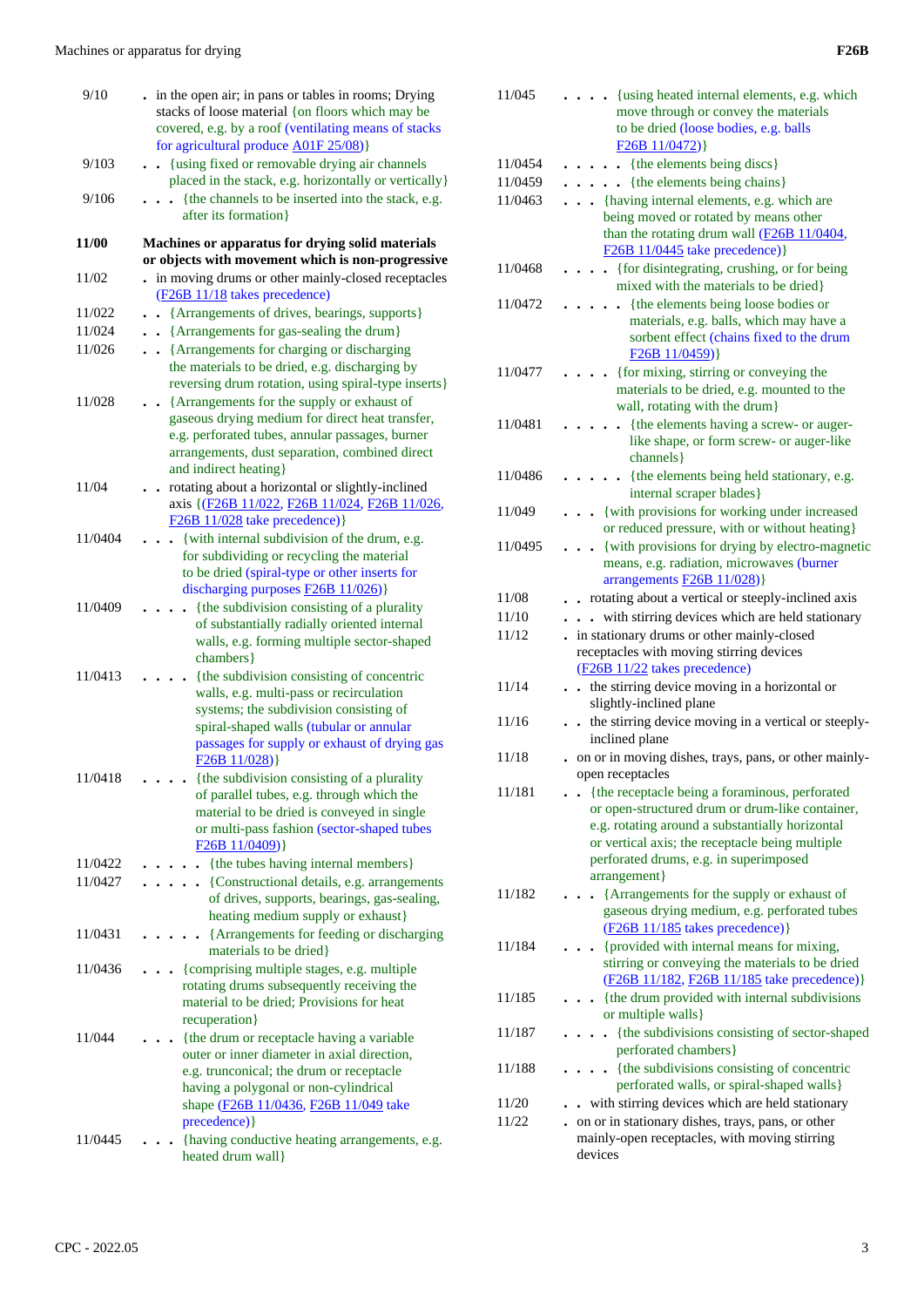| 13/00  | Machines and apparatus for drying fabrics, fibres,                                                   |  |
|--------|------------------------------------------------------------------------------------------------------|--|
|        | yarns, or other materials in long lengths, with                                                      |  |
|        | progressive movement                                                                                 |  |
| 13/001 | {Drying and oxidising yarns, ribbons or the like}                                                    |  |
| 13/002 | {Drying coated, e.g. enamelled, varnished, wires}                                                    |  |
| 13/003 | . {in the shape of spools, coils, bobbins or the like                                                |  |
|        | (F26B 21/007 takes precedence; drying yarn                                                           |  |
|        | hanks $F26B$ 15/124)                                                                                 |  |
| 13/004 | • {Drying ribbons}                                                                                   |  |
| 13/005 | • {Seals, locks, e.g. gas barriers for web drying                                                    |  |
|        | enclosures }                                                                                         |  |
| 13/006 | - {with movement in a spiral path}                                                                   |  |
| 13/007 | . {Treating a particular portion of the web or plate,                                                |  |
|        | e.g. the edge}                                                                                       |  |
| 13/008 | • {Controlling the moisture profile across the width of                                              |  |
|        | the material }                                                                                       |  |
| 13/06  | - with movement in a sinuous or zig-zag path                                                         |  |
| 13/08  | using rollers                                                                                        |  |
| 13/10  | Arrangements for feeding, heating or supporting                                                      |  |
|        | materials; Controlling movement, tension or<br>position of materials (heating processes F26B 3/00)   |  |
| 13/101 | • · {Supporting materials without tension, e.g. on or                                                |  |
|        | between foraminous belts }                                                                           |  |
| 13/102 | {the materials, e.g. web, being supported in<br>$\cdots$                                             |  |
|        | loops by rods or poles, which may be moving                                                          |  |
|        | transversely, e.g. festoon dryers}                                                                   |  |
| 13/103 | {with mechanical supporting means, e.g. belts,                                                       |  |
|        | rollers, and fluid impingement arrangement                                                           |  |
|        | having a displacing effect on the materials}                                                         |  |
| 13/104 | . {supported by fluid jets only; Fluid blowing                                                       |  |
|        | arrangements for flotation dryers, e.g. coanda                                                       |  |
|        | nozzles}                                                                                             |  |
| 13/105 | . . {Drying webs by contact with heated surfaces                                                     |  |
|        | other than rollers or drums}                                                                         |  |
| 13/106 | • {by moving them through a fluidised bed of                                                         |  |
|        | heated particles}                                                                                    |  |
| 13/107 | {Arrangements for guiding the feed end or<br>$\ddot{\phantom{a}}$                                    |  |
|        | trailing end of the materials, e.g. threading of                                                     |  |
|        | webs }                                                                                               |  |
| 13/108 | {using one or more blowing devices, e.g. nozzle<br>bar, the effective area of which is adjustable to |  |
|        | the width of the material}                                                                           |  |
| 13/12  | • Controlling movement, tension or position of                                                       |  |
|        | material                                                                                             |  |
| 13/14  | Rollers, {drums, cylinders}(sorbent surfaces                                                         |  |
|        | F26B 13/26); {Arrangement of drives, supports,                                                       |  |
|        | bearings, cleaning}                                                                                  |  |
| 13/145 | {on the non-perforated outside surface of which                                                      |  |
|        | the material is being dried by convection or                                                         |  |
|        | radiation}                                                                                           |  |
| 13/16  | perforated {in combination with hot air<br>$\ddot{\phantom{0}}$                                      |  |
|        | blowing or suction devices, e.g. sieve drum                                                          |  |
|        | dryers } (F26B 13/18 takes precedence)                                                               |  |
| 13/18  | heated {or} cooled, {e.g. from inside, the                                                           |  |
|        | material being dried on the outside surface by                                                       |  |
|        | conduction}                                                                                          |  |
| 13/183 | {Arrangements for heating, cooling,<br>$\ddot{\phantom{a}}$                                          |  |
|        | condensate removal}                                                                                  |  |
| 13/186 | {using combustion}<br>$\sim$                                                                         |  |
| 13/22  | . Arrangements of gas flames                                                                         |  |
| 13/24  | Arrangements of devices using drying processes not                                                   |  |
|        | involving heating (such processes per se F26B 5/00)                                                  |  |
| 13/26  | using sorbent surfaces, e.g. bands or coverings on<br>rollers                                        |  |
|        |                                                                                                      |  |

| 13/28    | - for applying pressure; for brushing; for wiping                                             |
|----------|-----------------------------------------------------------------------------------------------|
| 13/30    | for applying suction $\{(\underline{F26B 13/16} \text{ takes}$                                |
|          | precedence) }                                                                                 |
|          |                                                                                               |
| 15/00    | Machines or apparatus for drying objects with<br>progressive movement; Machines or apparatus  |
|          | with progressive movement for drying batches of                                               |
|          | material in compact form (F26B 13/00, F26B 17/00                                              |
|          | take precedence; conveyors in general B65G)                                                   |
| 2015/003 | the load carrying elements having provisions for                                              |
|          | defining drying gas ducts, e.g. panels }                                                      |
| 2015/006 | . {the drying tunnel not being partitioned by load                                            |
|          | carrying elements}                                                                            |
| 15/02    | with movement in the whole or part of a circle                                                |
| 15/04    | . in a horizontal plane                                                                       |
| 15/06    | involving several planes, one above the other<br>$\ddot{\phantom{a}}$<br>$\ddot{\phantom{0}}$ |
| 15/08    | . . in a vertical plane                                                                       |
| 15/085   | {with endless clamp or tray conveyor, e.g.<br>.                                               |
|          | wicket conveyor}                                                                              |
| 15/10    | . with movement in a path composed of one or more                                             |
|          | straight lines, e.g. compound {, the movement being                                           |
|          | in alternate horizontal and vertical directions }                                             |
| 15/105   | • {the articles, e.g. can lids, discs, being conveyed                                         |
|          | by means of rotating screw spindles}                                                          |
| 15/12    | the lines being all horizontal or slightly inclined<br>$\ddot{\phantom{a}}$                   |
| 15/122   | {the objects or batches of material being<br>$\ddot{\phantom{0}}$                             |
|          | carried by transversely moving rollers or rods                                                |
|          | which may rotate}                                                                             |
| 15/124   | . {the objects being yarn hanks}                                                              |
| 15/126   | {the material being "pasta" products, e.g.<br>$\ddot{\phantom{0}}$                            |
|          | spaghetti}                                                                                    |
| 15/128   | {the rods being attached at one end to an<br>endless conveying means, the other end           |
|          | being free to receive hollow articles, e.g.                                                   |
|          | cans                                                                                          |
| 15/14    | the objects or batches of materials being                                                     |
|          | carried by trays or racks {or receptacles, which                                              |
|          | may be connected to endless chains or belts                                                   |
|          | (trays, racks per se F26B 25/18; with vertical                                                |
|          | movement <b>F26B</b> 15/22)}                                                                  |
| 15/143   | the receptacles being wholly or partly                                                        |
|          | foraminous, e.g. containing a batch of                                                        |
|          | loose material (F26B 15/146, F26B 15/205,                                                     |
|          | $F26B$ 15/26 take precedence) }                                                               |
| 15/146   | {applying multiple superimposed tray<br>conveyors, the materials to be dried being            |
|          | dropped onto subsequent conveyor stretches,                                                   |
|          | e.g. by allowing the trays to tilt at one point}                                              |
| 15/16    | the objects or batches of materials being carried                                             |
|          | by wheeled trucks                                                                             |
| 15/18    | the objects or batches of materials being carried                                             |
|          | by endless belts                                                                              |
| 15/20    | the lines being all vertical or steeply inclined                                              |
| 15/205   | {the objects or batches of materials being                                                    |
|          | carried by a vertical stack of foraminous trays                                               |
|          | or shelves either moving through a shaft or                                                   |
|          | forming, with their edges, a moving shaft, the                                                |
|          | shaft being supplied with drying air}                                                         |
| 15/22    | the objects or batches of materials being                                                     |
|          | carried by endless belts {the objects or                                                      |
|          | batches of material being carried by trays or<br>holders supported by endless belts or chains |
|          | (F26B 15/205 takes precedence; vertical bulk                                                  |
|          | material conveyor-driers <b>F26B</b> 17/06)}                                                  |
|          |                                                                                               |

15/24 **. . . .** in a zig-zag path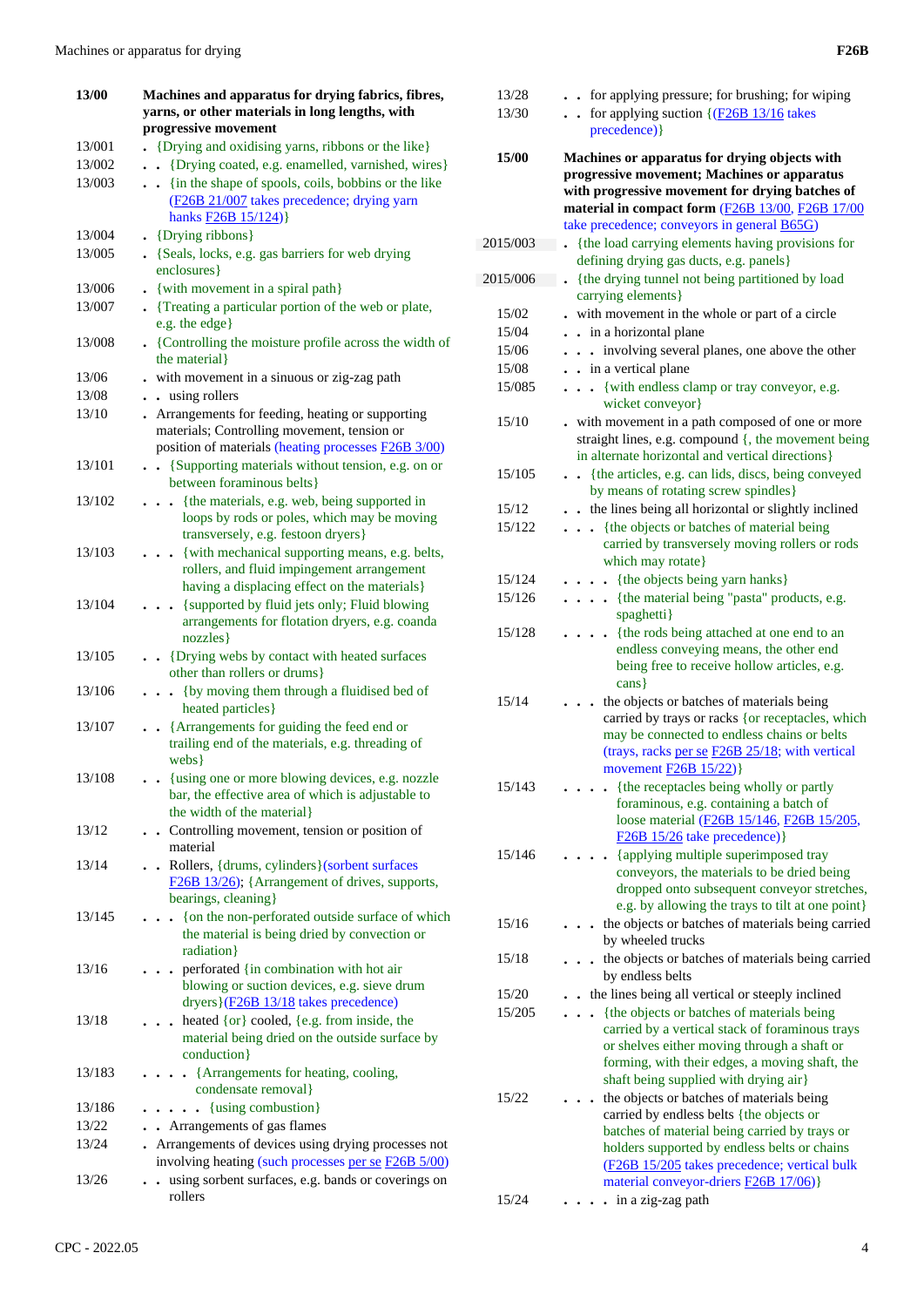| 15/26  | - with movement in a helical path                                                                                                                                                                                                                                                                                                            |
|--------|----------------------------------------------------------------------------------------------------------------------------------------------------------------------------------------------------------------------------------------------------------------------------------------------------------------------------------------------|
| 17/00  | Machines or apparatus for drying materials in<br>loose, plastic, or fluidised form, e.g. granules,<br>staple fibres, with progressive movement                                                                                                                                                                                               |
|        | (F26B 13/00 takes precedence {; feed or discharge<br>arrangements F26B 25/002})                                                                                                                                                                                                                                                              |
| 17/001 | - {the material moving down superimposed floors<br>(superimposed belts F26B 17/08)}                                                                                                                                                                                                                                                          |
| 17/002 | {with floors which may rotate and turn over as<br>$\ddot{\phantom{a}}$<br>a whole or in part, e.g. around a horizontal axis<br>(superimposed tray conveyors <b>F26B 15/146</b> )}                                                                                                                                                            |
| 17/003 | . . {with fixed floors provided with scrapers<br>(F <sub>26</sub> B 17/006 and F <sub>26</sub> B 17/007 take<br>precedence) }                                                                                                                                                                                                                |
| 17/005 | • {with rotating floors, e.g. around a vertical<br>axis, which may have scrapers (F26B 17/002,<br>F26B 17/006, F26B 17/007 take precedence) }                                                                                                                                                                                                |
| 17/006 | {the movement being imparted by oscillation or<br>$\ddot{\phantom{a}}$<br>vibration}                                                                                                                                                                                                                                                         |
| 17/007 | . {having a sieve, e.g. classifying arrangement}                                                                                                                                                                                                                                                                                             |
| 17/008 | - {the material being a slurry or paste applied onto<br>moving elements, e.g. chains, plates, for drying<br>thereon, and subsequently removed therefrom<br>(the element being an endless web or belt-like<br>conveyor <b>F26B</b> 17/023; the element being a disc<br>F26B 17/282; the element being loose inert particles<br>$F26B\ 3/205)$ |
| 17/02  | with movement performed by belts carrying the<br>materials; with movement performed by belts<br>{or elements attached to endless belts or chains}<br>propelling the materials over stationary surfaces<br>{(the movement being in a helical path F26B 15/26;<br>F26B 17/003, F26B 17/263 take precedence)}                                   |
| 17/023 | {the material being a slurry or paste, which<br>adheres to a moving belt-like endless conveyor<br>for drying thereon, from which it may be removed<br>in dried state, e.g. by scrapers, brushes or<br>vibration}                                                                                                                             |
| 17/026 | {the material being moved in-between belts<br>which may be perforated}                                                                                                                                                                                                                                                                       |
| 17/04  | the belts being all horizontal or slightly inclined<br>(F26B 17/08 takes precedence)                                                                                                                                                                                                                                                         |
| 17/045 | {the material on the belt being agitated,<br>dispersed or turned over by mechanical means,<br>e.g. by vibrating the belt, by fixed, rotating or<br>oscillating elements }                                                                                                                                                                    |
| 17/06  | the belts being all vertical or steeply inclined<br>(F26B 17/08 takes precedence {; for materials in<br>discrete batches $F26B15/22$ })                                                                                                                                                                                                      |
| 17/08  | the belts being arranged in a sinuous or zig-<br>zag path {(F26B 17/026 takes precedence;<br>superimposed tray conveyors <b>F26B</b> 15/146)}                                                                                                                                                                                                |
| 17/10  | with movement performed by fluid currents, e.g.<br>issuing from a nozzle, {e.g. pneumatic, flash, vortex<br>or entrainment dryers}(F26B 3/08 takes precedence)                                                                                                                                                                               |
| 17/101 | {the drying enclosure having the shape of<br>one or a plurality of shafts or ducts, e.g.<br>with substantially straight and vertical axis<br>(F26B 17/107 takes precedence) }                                                                                                                                                                |
| 17/102 | {with material recirculation, classifying or<br>disintegrating means (F26B 17/103 takes<br>precedence) }                                                                                                                                                                                                                                     |
| 17/103 | {with specific material feeding arrangements,<br>e.g. combined with disintegrating means}                                                                                                                                                                                                                                                    |

|                 | defining or changing the course of the entrained                                                                     |
|-----------------|----------------------------------------------------------------------------------------------------------------------|
| 17/105          | material }<br>{the shaft or duct, e.g. its axis, being other                                                         |
|                 | than straight, i.e. curved, zig-zag, closed-loop,                                                                    |
|                 | spiral }                                                                                                             |
| 17/106          | {the drying enclosure, e.g. its axis, being                                                                          |
|                 | substantially straight and horizontal, e.g.<br>pneumatic drum dryers; the drying enclosure                           |
|                 | consisting of multiple substantially straight                                                                        |
|                 | and horizontal stretches (F26B 17/107 takes                                                                          |
|                 | precedence) }                                                                                                        |
| 17/107          | • {pneumatically inducing within the drying<br>enclosure a curved flow path, e.g. circular, spiral,                  |
|                 | helical; Cyclone or Vortex dryers (swirl or curved                                                                   |
|                 | flow path induced mechanically, i.e. by rotating                                                                     |
|                 | element <b>F26B</b> 3/0923)                                                                                          |
| 17/108<br>17/12 | - {using impinging streams of entrained material}<br>$\bullet$ with movement performed solely by gravity $\{$ , i.e. |
|                 | the material moving through a substantially vertical                                                                 |
|                 | drying enclosure, e.g. shaft}                                                                                        |
| 17/122          | • {the material moving through a cross-flow of                                                                       |
|                 | drying gas; the drying enclosure, e.g. shaft,<br>consisting of substantially vertical, perforated                    |
|                 | walls }                                                                                                              |
| 17/124          | . . {the vertical walls having the shape of at least                                                                 |
|                 | two concentric cylinders with the material to be<br>dried moving in-between}                                         |
| 17/126          | {the vertical walls consisting of baffles, e.g. in                                                                   |
|                 | louvre-arrangement}                                                                                                  |
| 17/128          | . . {with provisions for working under reduced or<br>increased pressure, with or without heating}                    |
| 17/14           | the materials moving through a counter-current of                                                                    |
|                 | gas                                                                                                                  |
| 17/1408         | {the gas being supplied and optionally<br>$\mathbf{r}$                                                               |
|                 | extracted through ducts extending into the<br>moving stack of material (in combination                               |
|                 | with fluid-heated closed tubes or other heating                                                                      |
|                 | elements in contact with the stack of material                                                                       |
| 17/1416         | F26B17/16<br>. {the ducts being half open or perforated and                                                          |
|                 | arranged horizontally }                                                                                              |
| 17/1425         | {the ducts being perforated and arranged                                                                             |
|                 | vertically }                                                                                                         |
| 17/1433         | {the drying enclosure, e.g. shaft, having<br>internal members or bodies for guiding,                                 |
|                 | mixing or agitating the material, e.g. imposing                                                                      |
|                 | a zig-zag movement onto the material                                                                                 |
| 17/1441         | (F26B 17/1408, F26B 17/16 take precedence)}<br>{the members or bodies being stationary, e.g.                         |
|                 | fixed panels, baffles, grids, the position of                                                                        |
|                 | which may be adjustable}                                                                                             |
| 17/145          | {consisting of non-perforated panels or<br>baffles }                                                                 |
| 17/1458         | . {consisting of perforated panels or baffles;                                                                       |
|                 | consisting of grids}                                                                                                 |
| 17/1466         | {the members or bodies being in movement}                                                                            |
| 17/1475         | {the movement being a vibration<br>or oscillation (F26B 17/26 takes                                                  |
|                 | precedence) }                                                                                                        |
| 17/1483         | {the movement being a rotation around a                                                                              |
|                 | vertical axis}                                                                                                       |
| 17/1491         | {the movement being a rotation around a<br>horizontal axis}                                                          |
|                 |                                                                                                                      |

17/104 **. . .** {with fixed or moving internal bodies for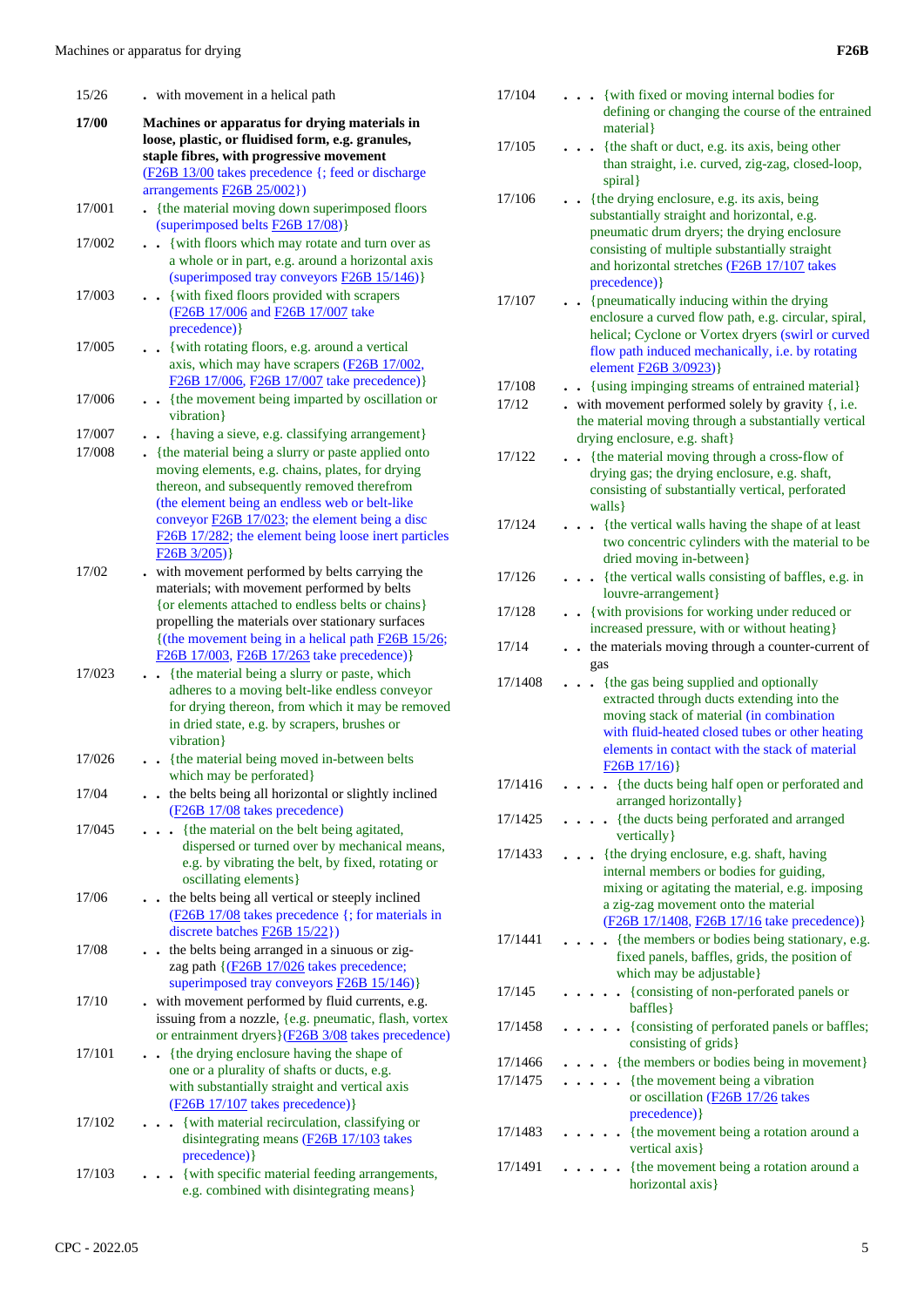| 20/00  | Combinations of machines or apparatus covered<br>by two or more of groups <b>F26B 9/00</b> - F26B 19/00                                                                                                                                                             |
|--------|---------------------------------------------------------------------------------------------------------------------------------------------------------------------------------------------------------------------------------------------------------------------|
| 19/005 | • {Self-contained mobile devices, e.g. for agricultural<br>produce (movable devices with radiation means<br>F26B 3/28; small self-contained devices for drying<br>objects at rest $F26B 9/003$ )                                                                    |
| 19/00  | Machines or apparatus for drying solid<br>materials or objects not covered by groups<br>F <sub>26</sub> B 9/00 F <sub>26</sub> B 17/00                                                                                                                              |
| 17/34  | . . the movement being in a vertical or steeply<br>inclined plane                                                                                                                                                                                                   |
| 17/32  | . the movement being in a horizontal or slightly<br>inclined plane                                                                                                                                                                                                  |
| 17/30  | with movement performed by rotary or oscillating<br>containers; with movement performed by rotary<br>floors { (the material moving down superimposed<br>floors <b>F26B</b> 17/001)}                                                                                 |
| 17/288 | Arrangements for removing dried materials<br>from the drums or rollers, e.g. doctor blades}<br>- {the materials being dried on perforated drums or<br>rollers, e.g. sieve or suction drums}                                                                         |
| 17/286 | condensate F26B 13/183)}<br>. Arrangements for application of materials<br>to be dried onto the drums or rollers;                                                                                                                                                   |
| 17/284 | • {the materials being dried on the non-perforated<br>surface of heated rollers or drums (arrangements<br>for heating or cooling drums, for removal of                                                                                                              |
| 17/282 | {the materials adhering to, and being dried on, the<br>$\ddot{\phantom{a}}$<br>surface of rotating discs with or without scraping<br>devices}                                                                                                                       |
|        | material passing over or between them, e.g. suction<br>drum, sieve {, the axis of rotation being in fixed<br>position (moving rotating rollers <b>F26B 15/122</b> )}                                                                                                |
| 17/28  | helical, spiral or circular path, e.g. vibrated helix}<br>with movement performed by rollers or discs with                                                                                                                                                          |
| 17/266 | direction, the reverse or return movement being<br>effected in an inoperative state, e.g. lifted, in rest}<br>{the materials to be dried being moved in a                                                                                                           |
| 17/263 | stationary surfaces; with movement performed by<br>reciprocating or oscillating shelves, sieves, or trays<br>$\{(\underline{F26B} 17/006}$ takes precedence)}<br>• {the conveying element making a rotary working<br>movement while being transversely moved in one |
| 17/26  | subject to impact (F26B 17/108 takes precedence)}<br>with movement performed by reciprocating or<br>oscillating conveyors propelling materials over                                                                                                                 |
| 17/24  | inclined {(F26B 17/003 takes precedence)}<br>with movement performed by shooting or throwing<br>the materials $\{$ , e.g. after which the materials are                                                                                                             |
| 17/22  | superimposed arrangement}<br>the axis of rotation being vertical or steeply<br>$\ddot{\phantom{0}}$                                                                                                                                                                 |
| 17/205 | inclined<br>. { with multiple chambers, e.g. troughs, in                                                                                                                                                                                                            |
| 17/20  | moving materials in stationary chambers {, e.g.<br>troughs}<br>. the axis of rotation being horizontal or slightly                                                                                                                                                  |
| 17/18  | material (F26B 17/128 takes precedence)}<br>. with movement performed by rotating helical blades<br>or other rotary conveyors {which may be heated}                                                                                                                 |
| 17/16  | $\bullet$ $\bullet$ the materials passing down a heated surface $\{$ ,<br>e.g. fluid-heated closed ducts or other heating<br>elements in contact with the moving stack of                                                                                           |

### **Details of general application**

| 21/00  | Arrangements {or duct systems, e.g. in                                                                                                                                                                                                                                                       |
|--------|----------------------------------------------------------------------------------------------------------------------------------------------------------------------------------------------------------------------------------------------------------------------------------------------|
|        | combination with pallet boxes, for supplying and                                                                                                                                                                                                                                             |
|        | controlling air or gases for drying solid materials                                                                                                                                                                                                                                          |
|        | or objects $(\text{F26B 9/10})$ takes precedence; systems for                                                                                                                                                                                                                                |
|        | vehicle body drying <b>B60S</b> 3/002}; air conditioning or<br>ventilation in general <b>F24F</b> )                                                                                                                                                                                          |
| 21/001 | • {Drying-air generating units, e.g. movable,                                                                                                                                                                                                                                                |
|        | independent of drying enclosure}                                                                                                                                                                                                                                                             |
| 21/002 | {heating the drying air indirectly, i.e. using a<br>heat exchanger (F26B 23/001 takes precedence;<br>closed-loop systems <b>F26B 23/10</b> )}                                                                                                                                                |
| 21/003 | • {Supply-air or gas filters}                                                                                                                                                                                                                                                                |
| 21/004 | . {Nozzle assemblies; Air knives; Air distributors;                                                                                                                                                                                                                                          |
|        | Blow boxes (F26B 3/082, F26B 13/104,<br>F26B 13/108, F26B 21/006 take precedence)}                                                                                                                                                                                                           |
| 21/005 | • {Drying-steam generating means}                                                                                                                                                                                                                                                            |
| 21/006 | - {the gas supply or exhaust being effected through<br>hollow spaces or cores in the materials or objects,<br>e.g. tubes, pipes, bottles (F26B 9/003 and<br>$F26B$ 9/103 take precedence)}                                                                                                   |
| 21/007 | . {the objects being bobbin- or spool-like bodies}                                                                                                                                                                                                                                           |
| 21/008 | . {the objects being flexible articles, which may be<br>blown up by the drying gas, e.g. tubes, sausage<br>casings (fire hoses A62C 33/02)}                                                                                                                                                  |
| 21/02  | Circulating air or gases in closed cycles, e.g.<br>wholly within the drying enclosure (F26B 21/08,<br>F26B 21/14, {F26B 23/022} take precedence)                                                                                                                                             |
| 21/022 | {with provisions for changing the drying gas flow<br>$\ddot{\phantom{a}}$<br>pattern, e.g. by reversing gas flow, by moving<br>the materials or objects through subsequent<br>compartments, at least two of which have a<br>different direction of gas flow (varying fan speed<br>F26B21/12) |
| 21/024 | {by using movable fan units}                                                                                                                                                                                                                                                                 |
| 21/026 | {by reversing fan rotation}<br>$\ddot{\phantom{0}}$                                                                                                                                                                                                                                          |
| 21/028 | {by air valves, movable baffles or nozzle                                                                                                                                                                                                                                                    |
|        | $\ddot{\phantom{0}}$<br>arrangements}                                                                                                                                                                                                                                                        |
| 21/04  | partly outside the drying enclosure<br>$\{(\underline{F26B 21/006} \text{ takes precedence})\}$                                                                                                                                                                                              |
| 21/06  | . Controlling, e.g. regulating, parameters of gas<br>supply (F26B 21/14 takes precedence; control in<br>general G05)                                                                                                                                                                         |
| 21/08  | . Humidity                                                                                                                                                                                                                                                                                   |
| 21/083 | {by using sorbent or hygroscopic materials, e.g.<br>chemical substances, molecular sieves}                                                                                                                                                                                                   |
| 21/086 | {by condensing the moisture in the drying<br>medium, which may be recycled, e.g. using a<br>heat pump cycle}                                                                                                                                                                                 |
| 21/10  | • Temperature; Pressure $\left( \frac{F26B23/026}{F26B23}\right)$ takes<br>precedence) }                                                                                                                                                                                                     |
| 21/12  | • Velocity of flow; Quantity of flow {, e.g. by<br>varying fan speed, by modifying cross flow area<br>(F26B 21/004 takes precedence; changing air<br>flow pattern <b>F26B 21/022</b> )}                                                                                                      |
| 21/14  | $.$ using gases or vapours other than air or steam $\{, e.g. \}$<br>inert gases}                                                                                                                                                                                                             |
| 21/145 | {Condensing the vapour onto the surface of the<br>materials to be dried (using condensing steam<br>F26B 3/00; using chemical liquids F26B 5/005)}                                                                                                                                            |
| 23/00  | Heating arrangements ({by radiation, e.g. infra-red,<br>ultra-violet, solar $F26B$ 3/28 and $F26B$ 3/30}; using<br>heated air or gases <b>F26B 21/00</b> )                                                                                                                                   |